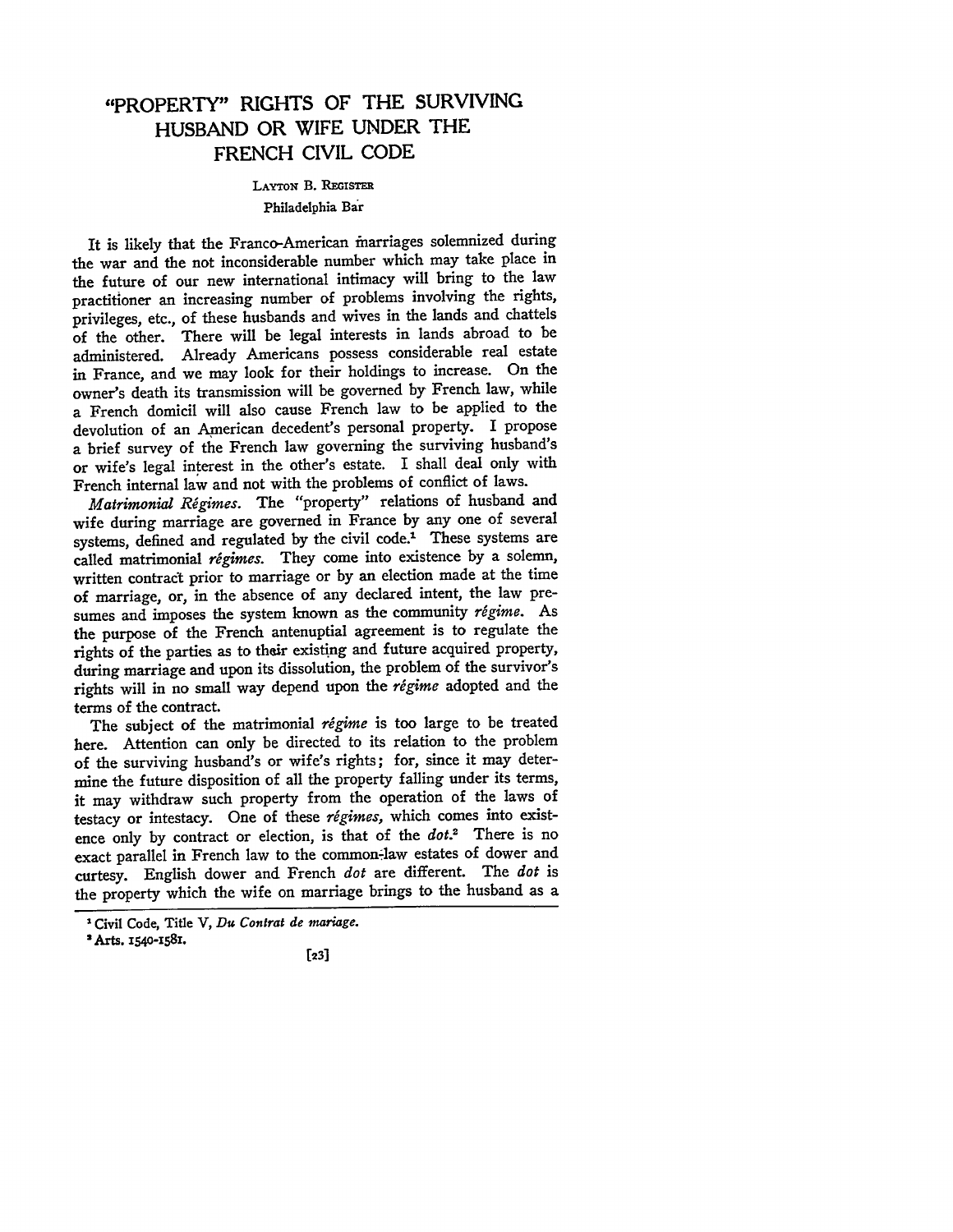contribution toward the support of their married life.<sup>8</sup> It is administered **by** the husband and must be restored to the wife or her heirs on the dissolution of the marriage.4 It may consist of any sort of property; it may come from the wife personally or it may be given to her **by** a relative or friend at the time of her marriage. As security for the restoration of her *dot* and of any other property rights which **by** antenuptial agreement or otherwise the wife acquires against her husband, she enjoys a lien upon his real estate called the "legal hypothec."<sup>5</sup> This lien is one of several which the law creates for the security of certain persons under particular conditions without any formal act on their part.<sup>6</sup> In one way it operates not unlike the common-law dower in that it necessitates the joining **by** the wife in the husband's conveyance of his own lands in order to pass a title free of the lien. For the strengthening of her husband's credit, she may renounce or assign her lien whenever the right which the lien secures may be renounced or assigned.<sup>7</sup> Otherwise, she is regarded as a secured creditor of her husband.<sup>8</sup>

*Anomalous Succession or Legal Reversion.* This is an exceptional privilege of inheritance enjoyed **by** an heir in the direct ascending line with respect to the specific object of a gift made **by** such an heir to his descendant.<sup>9</sup> This privilege withdraws the particular object of gift from the estate of the deceased descendant donee and restores it to the donor.<sup>10</sup> It thus diminishes the estate upon which the husband's or wife's testament or the intestate laws might otherwise operate and so affects the rights of each. **By** the anomalous succession ascendants inherit, to the exclusion of everyone else, such objects as they have given their descendants when these die without posterity and the specific objects are found belonging to the estate. If the objects have been alienated, the ascendant has an action to recover the price due the decedent by reason of the alienation, and any possessory action to recover the objects which the donee himself could have exercised at the time of his death.<sup>11</sup>

The rule is based upon a supposed intent of the donor. The ascendant is presumed to have desired to benefit his child or his grandchild exclusively and it is therefore but carrying out such parent's design to return the specific thing whenever the donor

'But not preferred over a creditor holding a "hypothec" recorded prior to her marriage. Art. **1572.**

**<sup>3</sup>**Art. **1540.** 'Art. 1564.

<sup>&</sup>lt;sup>5</sup> Art. 2121; 2 Baudry-Lacantinerie, *Précis de Droit Civil* (10th ed. 1908) sec. **1517;** 3 *ibid.,* **sec.** *966.*

**<sup>\*</sup>Art. 2121.**

Law of March **23, 855,** sec. **9,** amended **by** Law of February 13, i88o.

<sup>&#</sup>x27;Art. 747; 3 Baudry-Lacantinerie, *op. cit.,* sec. 516; Berton, *L'art de faire soi-meme son testament* **(IO** ed.) 126, note **i.**

<sup>&</sup>lt;sup>10</sup> André, *Traité pratique et formulaire des testaments* (3d ed. 1910) 109.<br><sup>11</sup> Art. 747.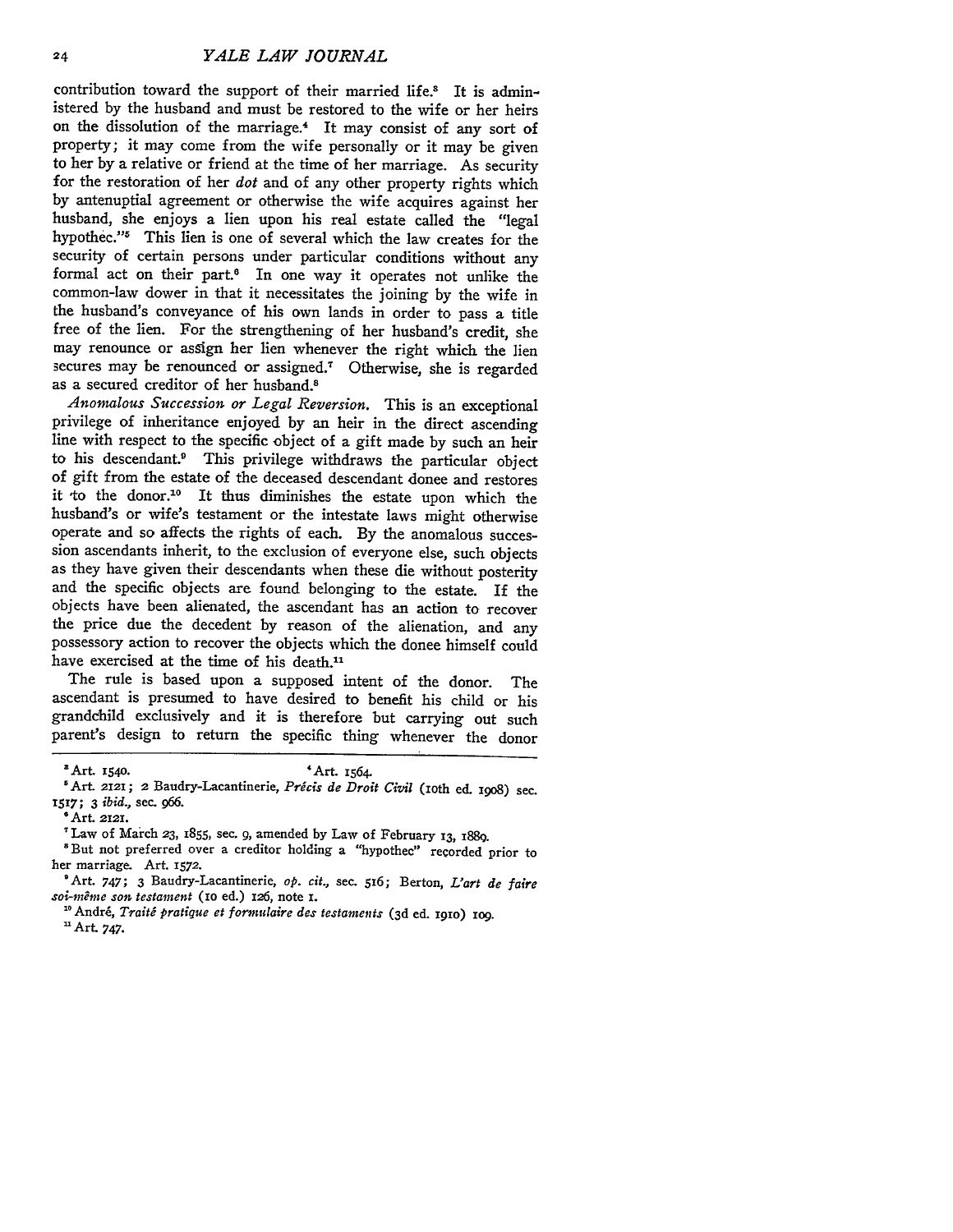survives the donee and his children.<sup>12</sup> Such a gift must not, of course, be confused with a *donatio mortis causa* (invalid under French law) since it is not given in prospect of the donor's death. It returns to the donor, as in the gift *mortis causa,* because the motive of the gift ceases. But in place of its returning because the donor survives an anticipated death, it returns because of the death of the donee, who alone was intended to enjoy it.<br>The conditions of operation of the anomalous succession are (1)

the predecease of the donee leaving no descendants and (2) his possession of the specific thing at death.<sup>13</sup> Unless these conditions coexist the property is treated as part of the succession and the surviving spouse has the same interest in it as in other property of the estate. The donee has the power to sell or give the property away or to will it. This power would seem to conflict with the condition that if the object is found among the donee's property at death the anomalous succession passes it to the donor-heir. The privilege and power to "will" the thing is supported on the theory that on the testator's death it instantly passes in contemplation of law to the legatee and is therefore not in his possession. This leaves but one narrow set of facts when the donor-heir's exceptional privilege of inheritance works a disadvantage to the surviving husband or wife, that is, when the donee dies intestate without descendants and the object itself is found in his possession. He is then regarded as never having owned the property.

*Contractual Reversion."* The contractual form of the legal reversion has a more important effect in diminishing the property to which a surviving husband or wife may lay any claim. *Any* donor is per-<br>mitted to stipulate in his contract of gift that the object shall be restored if he survives the donee or the donee and his descendants." Such a stipulation annuls any alienation of the property by the donee and, with certain exceptions, restores it to the donor upon the happening of the condition, free of all liens.<sup>16</sup> The contractual reversion comes into being only by express agreement and is not limited merely to heirs in the direct ascending line. In the legal reversion the object has to be found in the deceased's possession; he has a privilege and power of disposal *inter vivos* or by will. Under the contractual form the donee has no power over it at all until by the occurrence of the event named in the gift it vests absolutely in the donee. There are three events that may be stipulated in the gift as a reason for the reversion: predecease of the donee alone, and predecease of the donee<br>and all his descendants. A third, not mentioned in the code, is recognized as lawful though not often encountered-the predecease of the

**U3** Baudry-Lacantinerie, *op. cit.,* sec. *Si7.*

<sup>1</sup>bid., sec. **526;** Art. **747.**

<sup>14</sup> Arts. 951, 952; 3 Baudry-Lacantinerie, *op. cit.*, sec. 960-970.<br><sup>14</sup> Arts. 951, 952; 3 Baudry-Lacantinerie, *op. cit.*, sec. 960-970.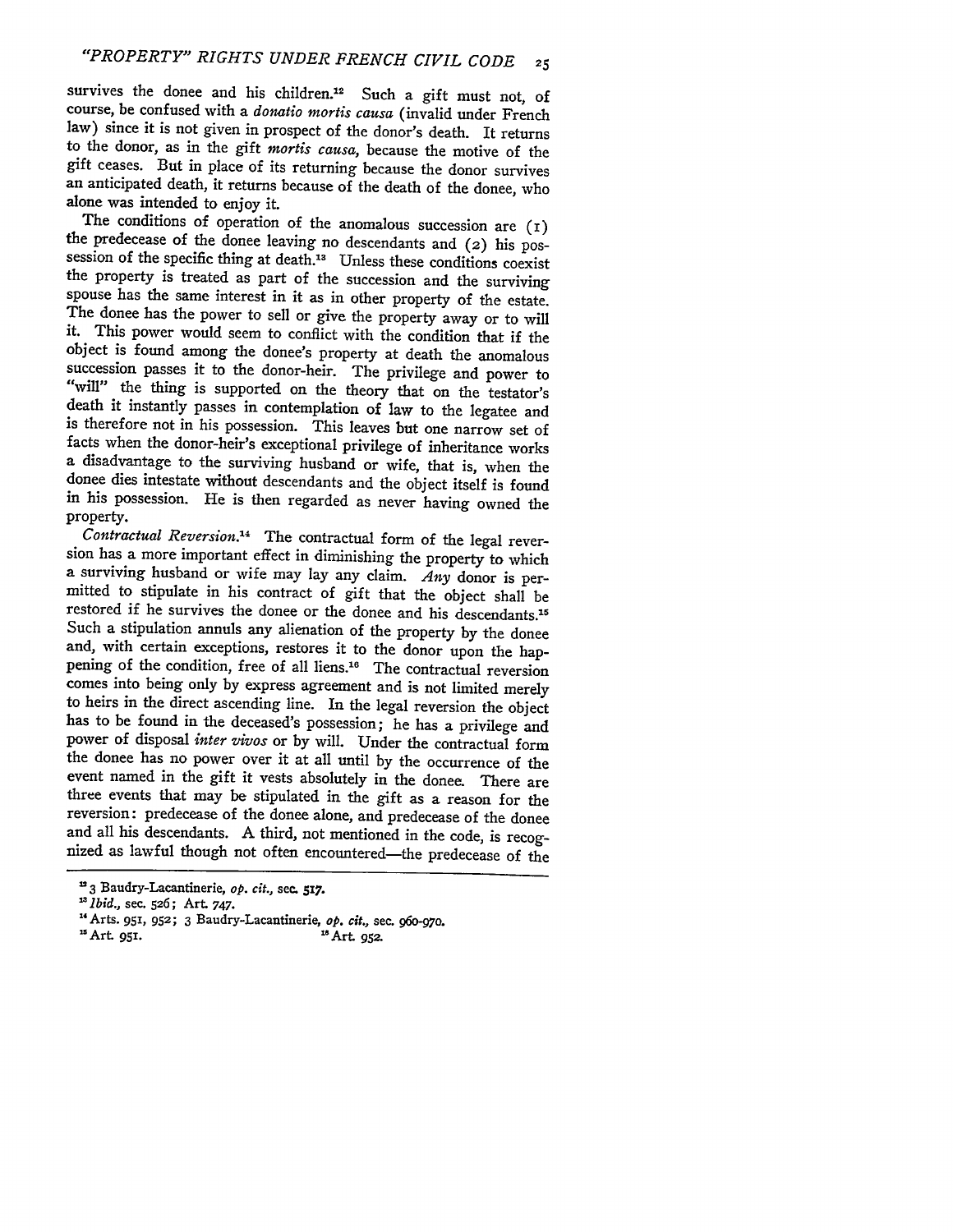donee without children. In the last case if the donee's child survives him the gift "vests" at once absolutely.<sup>17</sup>

The contractual reversion restores the gift to its donor free of liens. An exception is made in favor of the wife's lien upon her husband's lands, which has already been described. The wife's lien in general attaches to all the husband's lands to secure his obligations to his wife. But the contractual reversion exempts the gift from her lien except insofar as it secures the restoration of her *dot* and the benefits to which she may be entitled under her antenuptial contract. That lien continues a charge on the land subject to reversion, after its restoration to the donor. But if the other property of the husband is sufficient to repay the *dot* and meet all the obligations of the antenuptial agreement, the land is released from the lien. Again, for the lien to survive, the land which was the object of the benefaction must have been given by the same marriage agreement that created the wife's lien.<sup>18</sup> That is, because the donor who is himself a party to a marriage agreement is presumed to subject his gift to the normal consequences of such an agreement even though he stipulates for its restoration. Nothing, however, prevents the donor expressly stipulating that his gift shall be free from his wife's lien under all circumstances.

*Intestacy.* The word "heir" in its broad, untechnical sense means one whom the law calls to succeed to the property of a deceased person. But technically French law divides successors into two classes, regular and irregular. Only regular successors are referred to as heirs; those called to succeed **by** any other title are termed irregular successors, and of these there are but two: the surviving husband or wife and the state. The law fixes the order of succession among legitimate and illegitimate heirs; in their absence the property passes to the surviving spouse, and, if none, escheats to the state.<sup>19</sup> It regards with greatest favor the whole class of heirs, legitimate and illegitimate: in second line come the irregular successors, the surviving husband or wife and the state. Both husband and wife receive the same treatment. Both the legitimate and illegitimate brothers and sisters of a deceased natural child are placed in a position of favor over the natural child's surviving spouse. Where a natural child survives its parents and leaves no issue, the property which came to it from its

**<sup>3</sup>** Baudry-Lacantinerie, *op. cit.,* sec. 96o.

Art. **952.**

Art. **723.** Prior to the law of March **25,** 1896, illegitimate successors were classed along with the surviving spouse and the state as irregular successors. The most important consequence of the distinction between regular and irregular successors is that the former have not only "title" but a privilege to take immediate possession of the deceased's property, while the irregular successor has first to win a judicial recognition and an order to take possession, known as "envoi en possession." Art **724;** 3 Baudry-Lacantinerie, *op. cit.,* secs. 458 ff.; x Baudry-Lacantinerie et Wahl, *Traité de droit civil* (1905) *Des Successions* secs. 138 ff.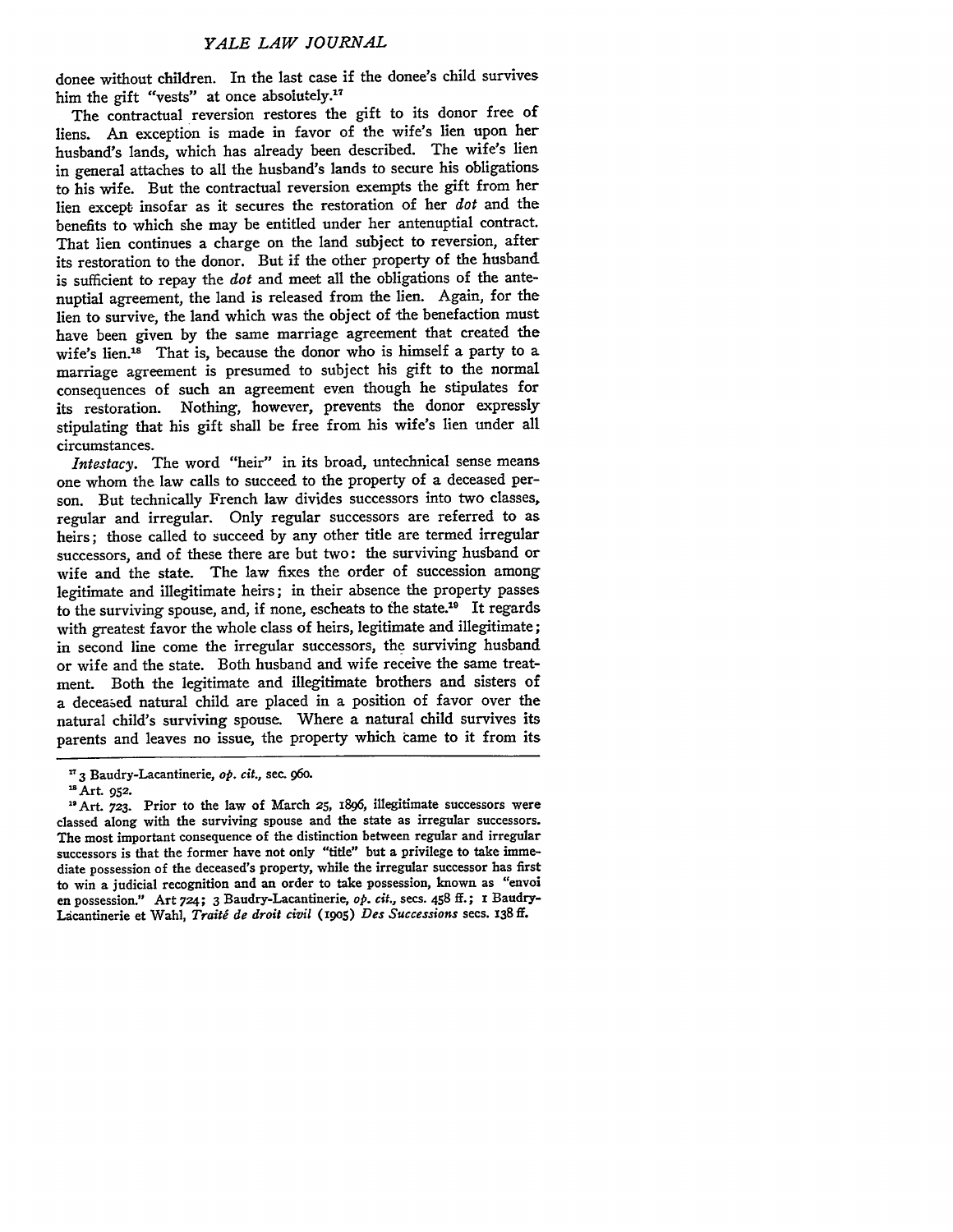parents and is in its estate, passes to its legitimate brothers and sisters, while the balance passes to its natural brothers and sisters and their descendants.<sup>20</sup> The natural children of the same mother or father are termed natural brothers and sisters. If the same mother or father also have legitimate children, these are deemed legitimate brothers and sisters of the natural children. After the property which has come from the deceased parents has been withdrawn or deducted from the illegitimate child's estate and has passed to its legitimate brothers and sisters the balance passes to the natural brothers and sisters in preference to the surviving spouse.21 It will be convenient at this point to present a table of the classes of successors in the order of their preference :22 **(I)** Heirs, legitimate and natural:  $(a)$  Direct descendants to no matter what degree;<sup>23</sup>  $(b)$ privileged ascendants and collaterals, i. e., father and mother, sister and brother; $24$  (c) ordinary ascendants, i. e., grandparents to no matter what degree;<sup>25</sup> (d) ordinary collaterals, i. e., uncles and aunts; cousins to the 12th degree **;26** *(e)* where it is a matter of the succession of a natural child who has survived its parents and dies without issue the legitimate and the natural brothers and sisters.<sup>27</sup> (2) Irregular Successors: (f) The surviving husband or wife;<sup>28</sup> (g) the state.<sup>29</sup>

To realize the unfavorable position accorded the surviving husband or wife by French law. it must be understood that not until the law of March 9, i89i, was the code so amended as to provide a necessary allowance for maintenance to the survivor and a life estate where the survivor was deferred to some one of the six privileged classes of heirs.<sup>30</sup> Even the pre-Napoleonic law was more generous.<sup>31</sup> A wife's only protection has been, until the code was reformed, her antenuptial agreement, or marriage *rigime,* or the husband's capacity, though limited, to provide for her by will.

In intestacy the surviving husband or wife is given absolute title to everything if none of the six privileged classes of heirs are living,

**<sup>&#</sup>x27;A** clear presentation is found in Leon Parisot, *Comment on partage une succession* **(1912)** 49.

| <sup>23</sup> Art. 745.                                  | <sup>24</sup> Arts. 748, 750, 751, 752. |
|----------------------------------------------------------|-----------------------------------------|
| <sup>25</sup> Art. 746.                                  | <sup>26</sup> Arts. 753, 754.           |
| <sup>27</sup> Art. 766.                                  | <sup>28</sup> Art. 767.                 |
| <sup>29</sup> Art. 768.                                  | <sup>30</sup> New Arts. 205 and 767.    |
| <sup>31</sup> 3 Baudry-Lacantinerie, op. cit., sec. 565. |                                         |

<sup>&</sup>lt;sup>20</sup> The position of Art. 766 under the rubric *"Des successions irregulières"* has made it appear as though the legitimate and illegitimate brothers and sisters of a deceased illegitimate child were irregular successors. The best opinion seems to be otherwise since the law of March **25,** 1896, which also altered this article. Baudry-Lacantinerie et Wahl, *op. cit.,* sec. **492.**

<sup>&</sup>lt;sup>21</sup> The legal interest of the legitimate brothers and sisters of such a decedent is evidently modelled after the legal reversion or anomalous succession enjoyed by ascendants, already described. Art. **747.**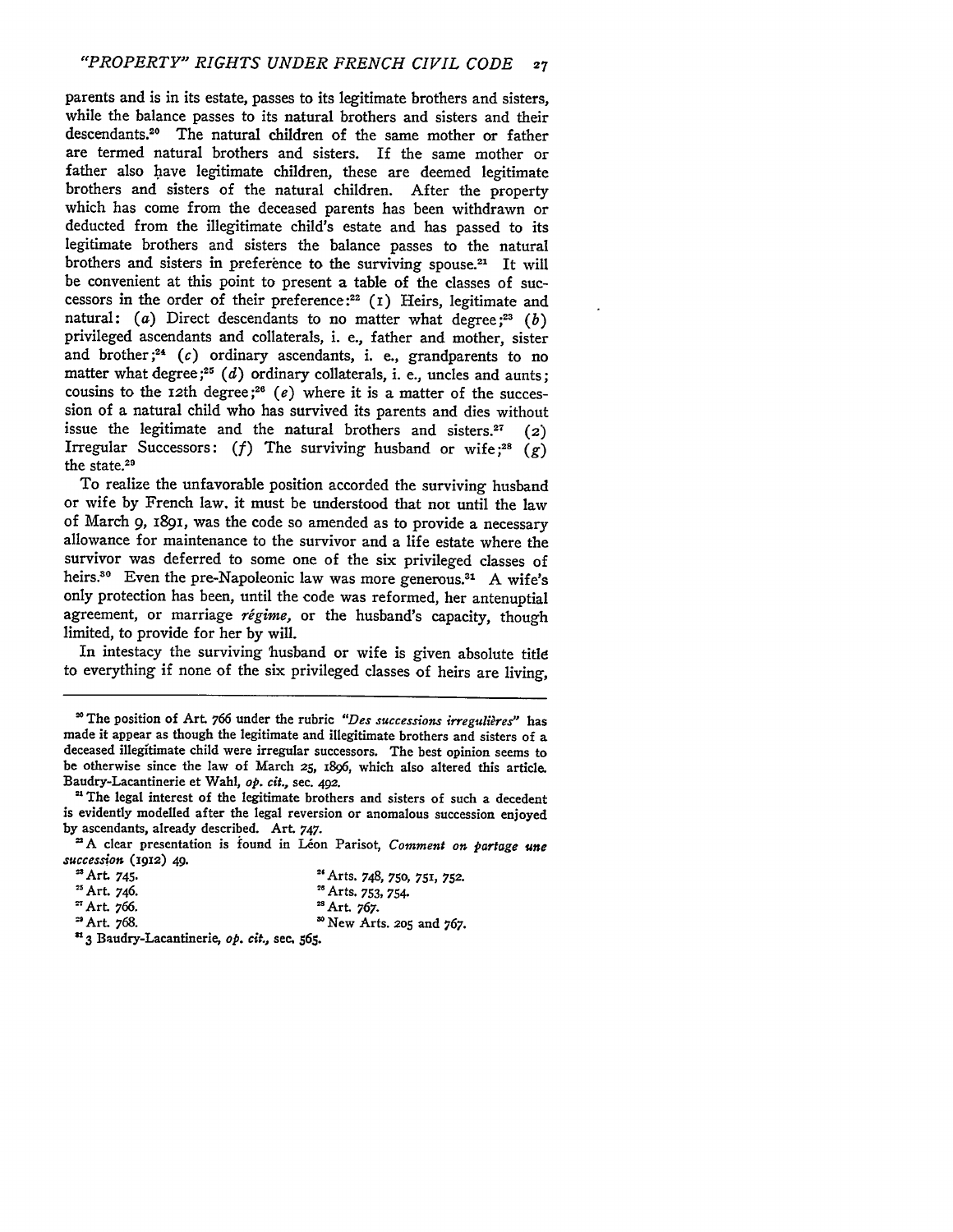and a life estate, of varying proportions according to circumstances, whenever the privileged classes step between the survivor and the absolute title. Ownership passes at once to the heirs, subject to a life interest in the surviving husband or wife. That the property may be freed from restraints that would affect its commercial value, the heirs are permitted, any time before final distribution, to transmute the life estate into a life annuity upon giving ample security.<sup>32</sup> When the facts are such that the surviving husband or wife does not acquire an absolute title, and if there has been no decree of divorce or separation, a life estate is granted the survivor in the following proportions: (a) One-quarter, if the deceased leaves one or more children, issue of the marriage; *(b)* a child's part equal to that of the least favored legitimate child, where the deceased leaves issue by a prior marriage. The surviving spouse is numbered as a child and receives a child's share. So calculated it may not exceed the part given to the least favored child-and never more than one-quarter. If there are six children, the life estate will be of one-seventh, and it may not be increased because one child has received special benefits; in no case may it exceed one-quarter.  $(c)$  One-half in all other cases, no matter what the number or class of the heirs.

The amount of the life estate is calculated by fictitiously adding to the corpus all gifts by the 'decedent to his heirs during life or **by** will, and all gifts to the decedent subject to the legal or contractual reversion.<sup>33</sup> It is actually enjoyed, however, only out of the decedent's property undisposed of at death. This means that a husband or wife may **by** gifts *inter vivos* or **by** will entirely cut off the surviving spouse. Only when the decedent dies wholly intestate is it certain that the life estate can be enjoyed **by** the surviving husband or wife without abatement; in case of partial intestacy it can only be enjoyed out of the property actually undisposed **of;** and in case of complete testacy the right and privilege disappear entirely. The privilege of election to take against the deceased's will is not recognized as in the common law.

*Testacy.* The French civil code privileges a testator to dispose of a part only of his estate by will if at the time of his death certain specially favored classes of heirs are living. This system is in contrast with the common law. The testator's estate is divided into two portions: (i) that which passes by law to certain designated heirs and which the testator may not diminish; and  $(2)$  that which passes by his own act or testament. The former is termed the reserve or the legal portion, the latter, the disposable portion.<sup>34</sup> Whenever the favored heirs survive, it is as though the testator died intestate as to

<sup>&</sup>lt;sup>22</sup> Art. 767; Baudry-Lacantinerie, *op. cit.*, secs. 565 ff.; *I* Baudry-Lacantinerie et Wahl, *op. cit.*, secs. 514 ff.

et Wahl, *op. cit.,* secs. 514 **ff. S3** Baudry-Lacantinerie, *op.* cit., secs. **568, 569.**

**<sup>&</sup>quot;** Arts. 913-95 ; Andr6, *op. cit.,* secs. **194 ff.**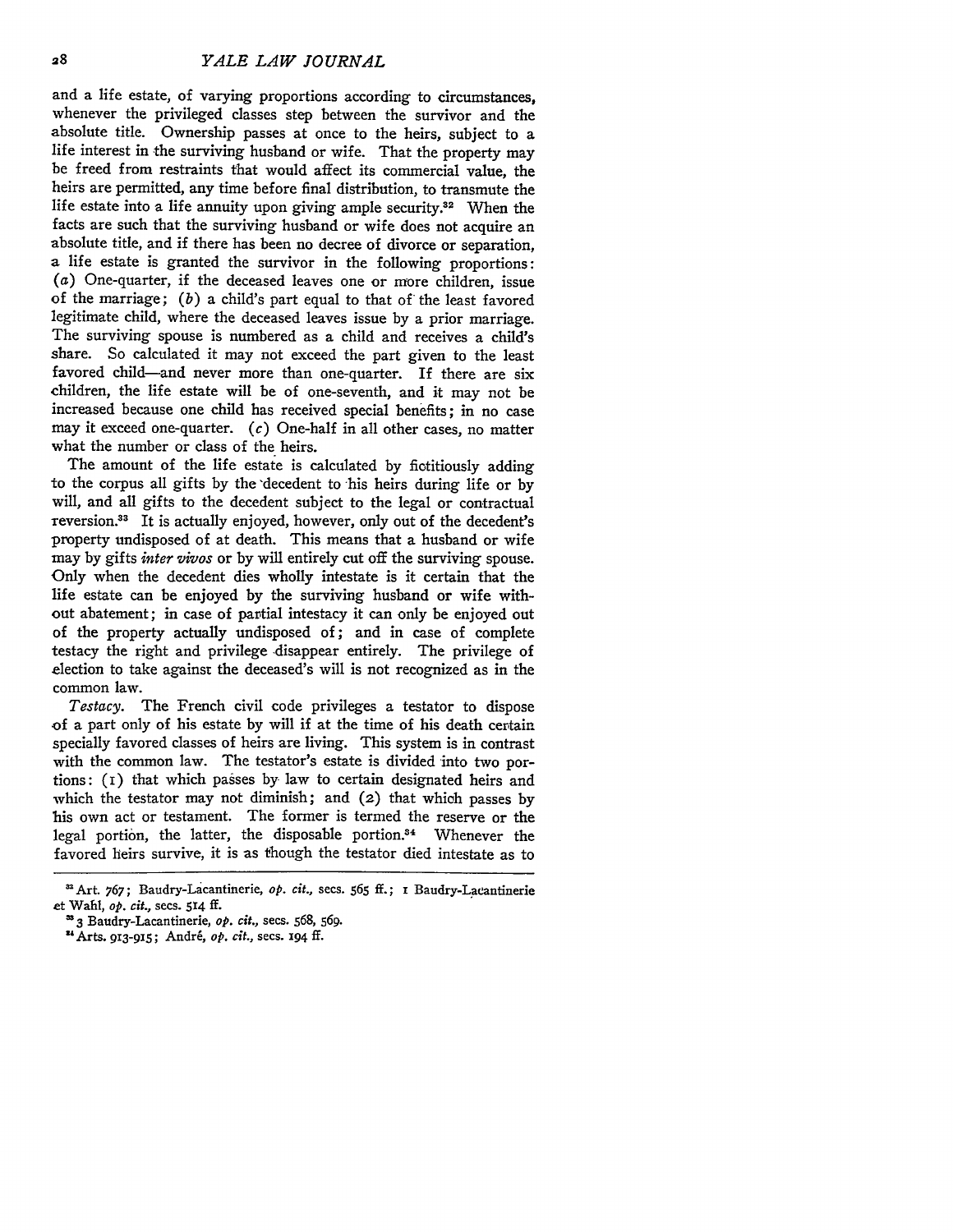the reserved portion of his estate. If he has made a will giving that portion to persons other than reserve heirs his will is *pro tanto* inoperative. The reserve heirs enjoy an action against the legatees receiving from the undisposable portion, resulting in an abatement until the reserve is reëstablished.<sup>85</sup> The reserve heirs are the testator's direct descendants and ascendants. No collateral heir, even a brother or sister, is a reserve heir; the surviving husband or wife is not deemed an heir at all, but an irregular successor, and a *fortiori* not a *reserve* heir. A testator may, therefore, cut off all save reserve heirs. The disposable portion is the same whether the testator is the husband or the wife. There is no distinction of sex.

The code first considers the portion which a testator may normally dispose of, that is to say what may be bestowed upon strangers or persons other than the surviving spouse.<sup>36</sup> Unless an exception is made, at least as much of the estate may pass by will to the surviving spouse as the law permits to be willed to a stranger. The code later takes up the exceptional case of gifts between husband and wife and, while ameliorating their position generally, in some respects prejudices **it.37**

*The Portion Disposable to a Stranger.8* The law distinguishes several states of fact: *(a)* the testator leaves no heirs in the direct line, descending or ascending. He is accorded full power of disposal over his entire estate since there are no reserve heirs. There is, therefore, no reserve, and, as the reserve and the disposable portion are complementary parts of the whole succession, the disposable portion comprehends the entirety. The husband or wife may become **by** will the recipient of the whole estate absolutely. *(b)* The testator leaves but one legitimate child: the disposable portion is one-half; the reserve of one-half goes **by** law to the child. *(c)* The testator leaves but two legitimate children: the disposable portion is one-third; the reserve of two-thirds passes **by** law to the two children. *(d)* The testator leaves three or more legitimate children: the disposable portion is one-quarter; the reserve of three-quarters passes **by** law to the three or more children. *(e)* The testator leaves an illegitimate child. **By** the amendment of March **25,** 1896, to article **913,** an illegitimate child is ranked as a reserve heir. **A** like proportion is maintained between the reserve of the legitimate and of the illegitimate child as is established between the portions which they respectively receive from an intestate parent. This throws us back upon article **758,** which was also rewritten **by** the law **of** March **25,** 1896. It provides that an illegitimate child shall inherit one-half of what would have been its portion if legitimate. The reserve portion passing to the natural

<sup>25</sup> Art. 920. **a** <sup>38</sup> Arts. 913-919.

<sup>&#</sup>x27;Arts. **io9-IIo0.** "Art. **913;** 1 Baudry-Lacantinerie et Colhn, *Traiti de droit civil; Des donations et des testaments* (19o5) secs. **698 ff.**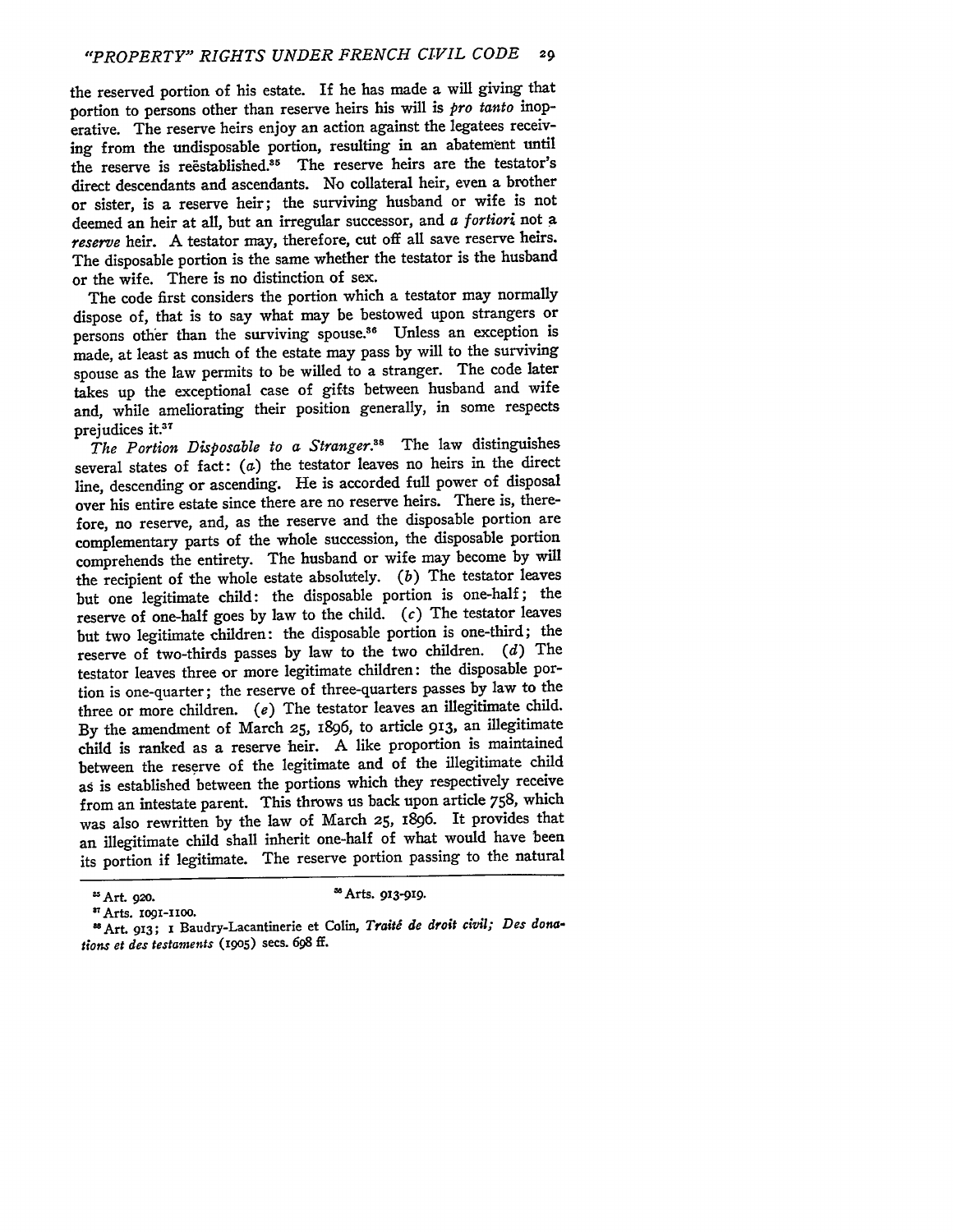child is therefore one-half of what it would have been had the relationship been legitimate. As an example, let us suppose an estate of 30,000 francs and two children, one legitimate and one illegitimate. Had both children been legitimate their reserve would have been twothirds; each child would receive io,ooo francs and a like sum would be at the free disposal of the testator, subject, insofar as the wife or husband is concerned, to the limitations which I shall presently describe. By the amendment of March 25, 1896, to article 758, the illegitimate child's intestate portion is one-half of the legitimate child's. The same proportion is maintained between their reserves. The natural child therefore receives in our example one-half of 10,000 francs and the **5,000** francs cut from this portion augments the disposable portion. (f) No heirs in the direct descending line survive but the testator leaves one or more in both ascending lines; the disposable portion may not exceed one-half the estate.<sup>39</sup>  $(g)$  No heirs in the direct descending line survive but the testator leaves one or more in one direct ascending line only; the disposable portion may not exceed three-quarters of the estate.<sup>40</sup> (h) No legitimate heirs in the direct descending line survive but the testator leaves one or more illegitimate children and heirs in one or both the direct ascending lines; the disposable portion may not exceed one-half if there is but one illegitimate child, one-third if but two, and one-quarter if there are three or more. Out of these reserves the ascendants have a prior right to a reserve in their favor of one-eighth of the entire estate.<sup>41</sup>

*Gifts Between Husband and Wife.* I have observed that where there are no reserve heirs the surviving spouse may receive the whole estate. 42 I have now to examine the particular rules which alter the testator's powers whenever reserve heirs and a surviving husband or wife find themselves in competition.<sup>43</sup> As the reserve together with the disposable portion compose the entirety of the estate, any enlargement of the disposable portion is necessarily at the expense of the reserve and, being a derogation of the general rule, is strictly construed. There are three cases to visualize:

(1) The donor leaves no descendants in the direct line. A husband<br>or wife may by antenuptial agreement or during marriage (by gift. testamentary or otherwise), in case no descendant survives, dispose absolutely in the other's favor of everything that the donor could dispose of in favor of a stranger.<sup>44</sup>

It will be remembered that article **914** provides that when there are

Art. **i4.** *Ibid.*

<sup>&</sup>quot;Ar. gS. **Art. 916; 3 Baudry-Lacantinerie,** *op cit.,* **sec. x241;** i **Baudry-Lacantinerie et Colin,** *op. cit.,* sec. **68r.**

**<sup>&</sup>quot;Arts. 094, 1o98.**

**<sup>&</sup>quot;Art. 1o94; 3** Baudry-Lacantinerie, *op. cit.,* **sec. x243; 2 Baudry-Lacantinerie et Colin,** *op. cit.,* secs. **4o32 ff.**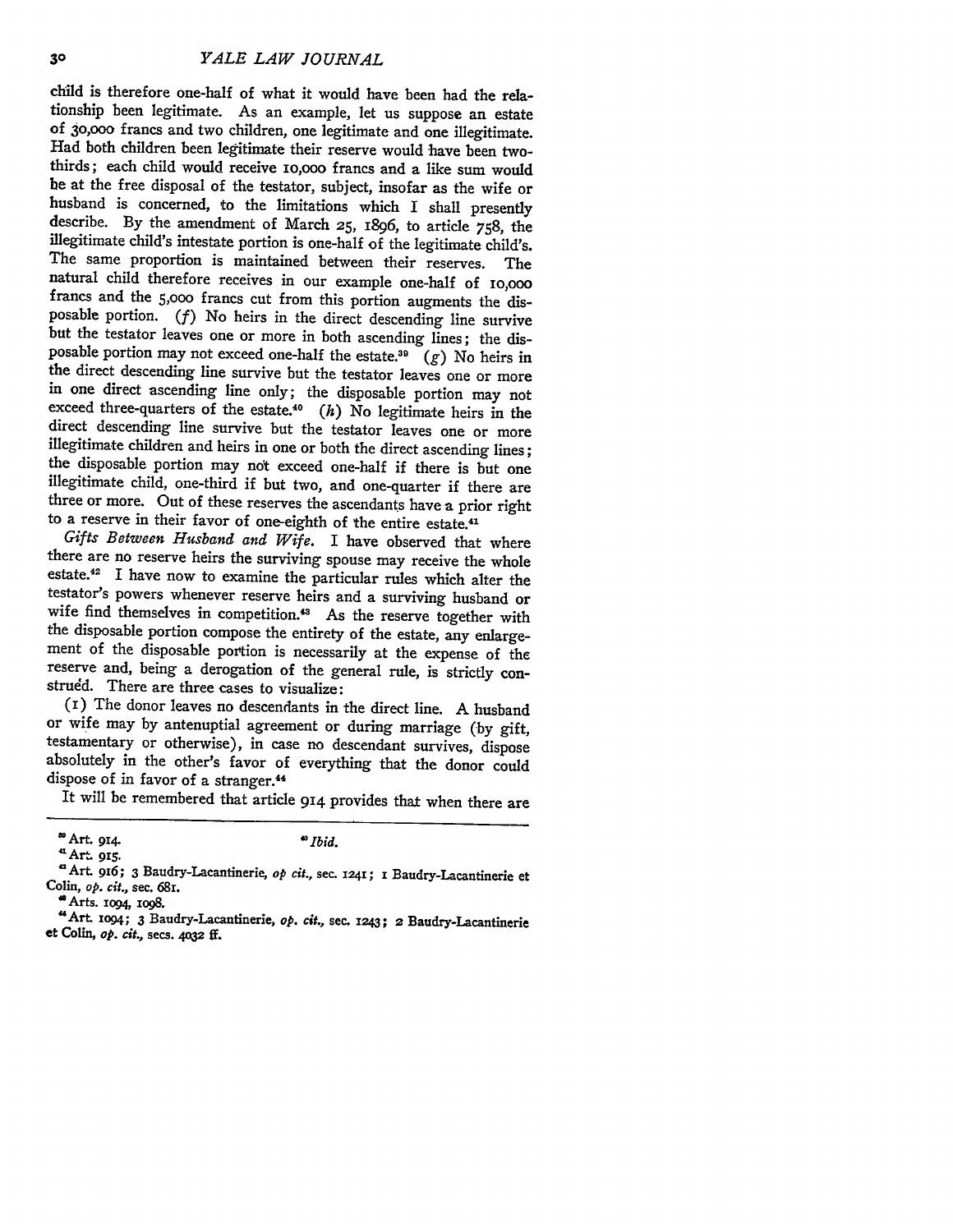no descendants but heirs in both direct ascending lines the disposable portion is one-half and if heirs in but one ascending line, it is threequarters. A surviving husband or wife may, therefore, become the testamentary beneficiary **by** an absolute gift of one-half and threequarters of the estate respectively in these cases. As it stood before the amendment of February 14, **19oo,** article **1094** was more favorable to the survivor, permitting a testator to give a life estate in the whole of the reserve. But this made the reserve heirs' enjoyment in most cases illusory, as they were a generation older than the life tenant. They might never take possession and consequently a sale of the reversion was always at a sacrifice if the expectancy of life of the tenant were great. The life estate was therefore changed into an absolute estate of smaller proportions.

(2) The donor leaves descendants **by** the surviving spouse. He may give to the spouse either a fourth absolutely and a life estate in a fourth, or a life estate in one-half.<sup>45</sup> The number of descendants is immaterial.

It may be asked what can the purpose have been to provide for a life estate in one-half, after empowering the donor to make an absolute gift of one-quarter plus a life interest in one-quarter. The latter is certainly greater in value than the life interest in the half and would, therefore, seem to include the lesser **by** implication. The explanation is that the testator might attempt to give a life estate having a commuted value equal to an absolute interest of a one-fourth. Such a life interest would be greater than a life estate in a fourth and it might thus be argued that a life estate in more than one-half was contemplated. Controversy was forestalled **by** the express declaration that if it were all given in the form of a life estate it could not exceed one-half the estate.<sup>46</sup> Thus the two alternatives differ both in quality and value; of the two the first is the more generous to the spouse.

In this respect the terms of article **1094** differ from the interpretation which courts and writers have placed upon the more general articles **913,** 914, **915** and **917.** In the latter group the legislator made the disposable portion an absolute estate and the question at once arose whether in the alternative it was permitted to give a life annuity purchasable for the amount of the disposable portion, the yearly income in such case of course being calculated as upon a principal in excess of the disposable portion. In determining what life estate is equivalent to an absolute estate, the tenant's expectancy of life must be taken into account, and as to this opinions may differ. Conflicts are-adroitly avoided **by** providing that the reserve heirs, the only ones whose interests can be impaired, shall decide whether the commuted value of the life estate is in excess of the reserve. If so, they may

**I** Art. **io94, 2d** par.

**<sup>43</sup>** Baudry-Lacantinerie, **op.** *cit.,* sec. 1244.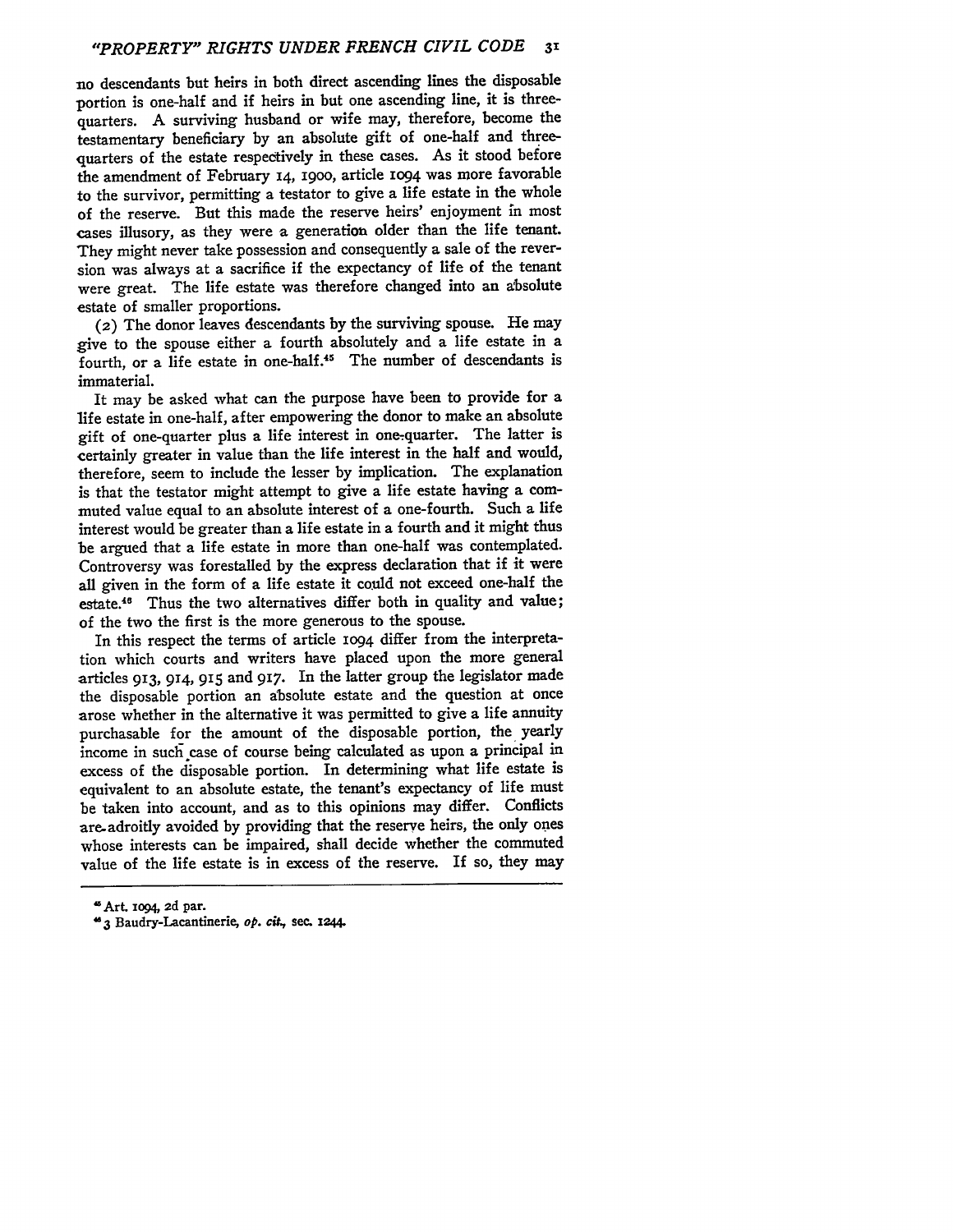insist upon its reconversion into an absolute estate, for the reserve in no case may be impaired against the will of the reserve heirs.<sup>47</sup> The rules which have been worked out by the courts governing the conversion of the absolute interest into an annuity under article **<sup>917</sup>** have no application to the situation of the surviving husband and wife under article **1094,** which does not permit the life estate to exceed one-half the principal.<sup>48</sup>

**(3)** The donor leaves children by a former marriage. The second spouse may not receive more than the portion of the least favored child, and in no case in excess of one-quarter of the estate.49 If, for example, the first marriage resulted in three children and the second in three, the surviving spouse may receive one-seventh; if there were but one or two children by the first marriage and none by the second, the surviving spouse could not receive more than one-quarter.

The last case presents an oddity. Where a testator leaves one child only, such testator has a privilege and a power of disposition over onehalf the estate, and in case of two children over one-third the estate. And yet when the child is by a prior union a gift to the surviving spouse may in no case exceed one-quarter. The same is true when the child is not by a former union. If there is but one child the reserve is one-half and the disposable portion one-half, while the surviving spouse may receive one-quarter absolutely and a life estate in onequarter only. There is a fraction which the decedent is not obliged to give to the children and is not permitted to give to the surviving spouse. It has been explained that the disadvantage which the surviving spouse here suffers as compared with the privilege of a total stranger is due to the angles from which the legislator looked at the problem in the two cases. In fixing the disposable portions generally, the aim was to leave a safe living for the privileged heirs; the legis- lator was indifferent as to what became of the residue. On the other hand, in fixing the disposable portion in favor of the spouse, the legislator aimed to provide means to maintain the accustomed standard of living for but one person; the number of the children, therefore, did not influence the result.

So it is true that in one set of circumstances a charitable institution or a friend, for example, of the testator is privileged by law to receive more than a surviving husband or wife. It may also be queried why the law should make.the surviving spouse's situation least favorable as compared to the stranger precisely in the cases where, there being but one or two children, the disposable portion is largest. Of course, the disadvantage is only relative, because, as has been shown, the spouse's privilege to receive by will is unchanging no

*<sup>&#</sup>x27;Ibid.,* sec. **8ig;** Art. **9i7.**

<sup>&</sup>quot;Cassation, June **30,** 1885, reported in (1885) Sirey, I, **352.**

<sup>&#</sup>x27;Art. **1098;** 3 Baudry-Lacantinerie, *op. cit.,* secs. 1248, 1256; 2 Baudry-Lacan- tinerie et **Colin,** *op. cit.,* secs. **47oi;** Andr6, *op. ci.,* secs. **130 ff.**